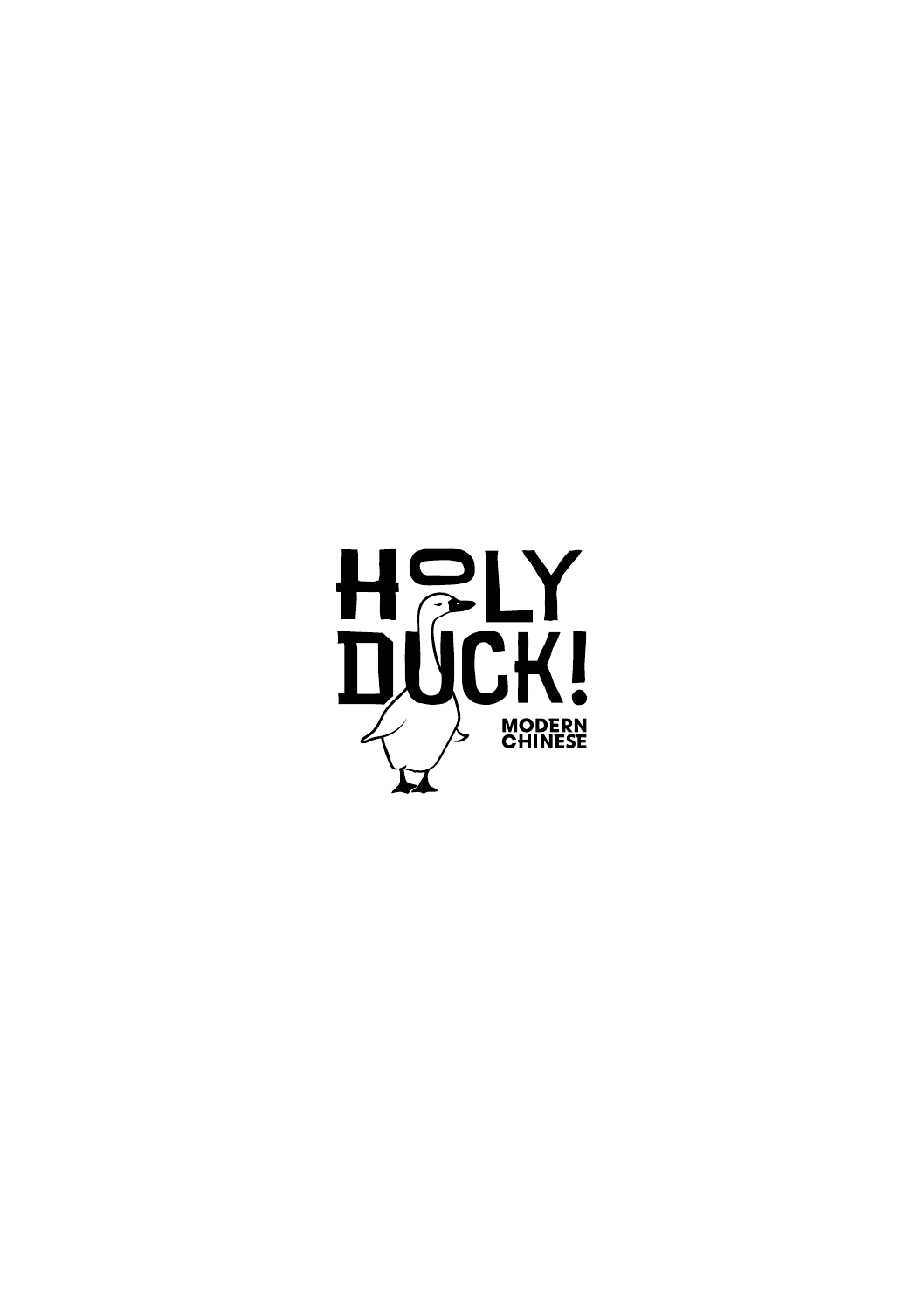# **SHARING ENTRÉES**

## **STEAMED DIM SUM PLATTER**

selection of prawn har gow, vegetable dumplings, chicken siu mai & prawn & chive dumplings. \$29 (8pcs)

#### **STEAMED DUCK & PORK DUMPLINGS**

drizzled with Shanghainese spicy sauce & shallots. \$19 (6pcs)

#### **CRISPY FRIED RICE BALLS**

with seasonal salad, duck, honey mustard dressing. \$19 (4pcs)

#### **CRISPY FRIED CRAB & PORK DUMPLINGS**

with sweet chilli dipping sauce. \$19 (6pcs)

## **SPRING ROLLS**

with duck, Chinese wood ear mushroom & vegetable filling and sweet chilli plum sauce. \$12 (2pcs)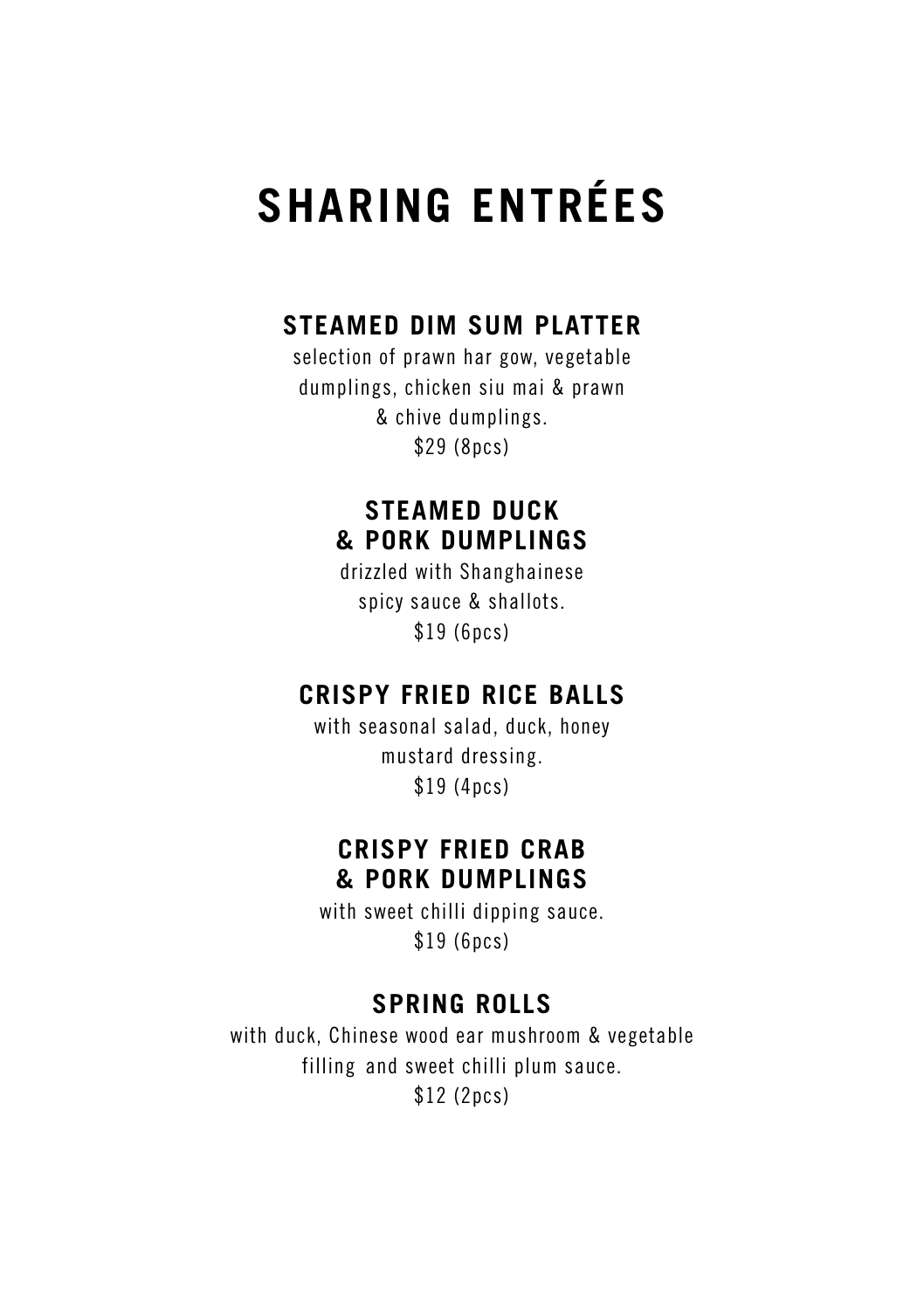

### **POPCORN CHICKEN**

with lemon mayo & shallots. \$16

## **STEAMED HOKKAIDO SCALLOPS**

drizzled with home made soy sauce, served on the shell with vermicelli,finely sliced shallots & garnished with golden garlic & fresh fish roe. \$24 (4pcs)

## **CRISPY CALAMARI**

wok-fried with cornflakes, fried onion, desiccated coconut, breadcrumbs & chopped red chilli.

\$19

## **CHINESE PICKLED VEGETABLES**

cucumber, radish, white daikon and carrots. \$10 (V)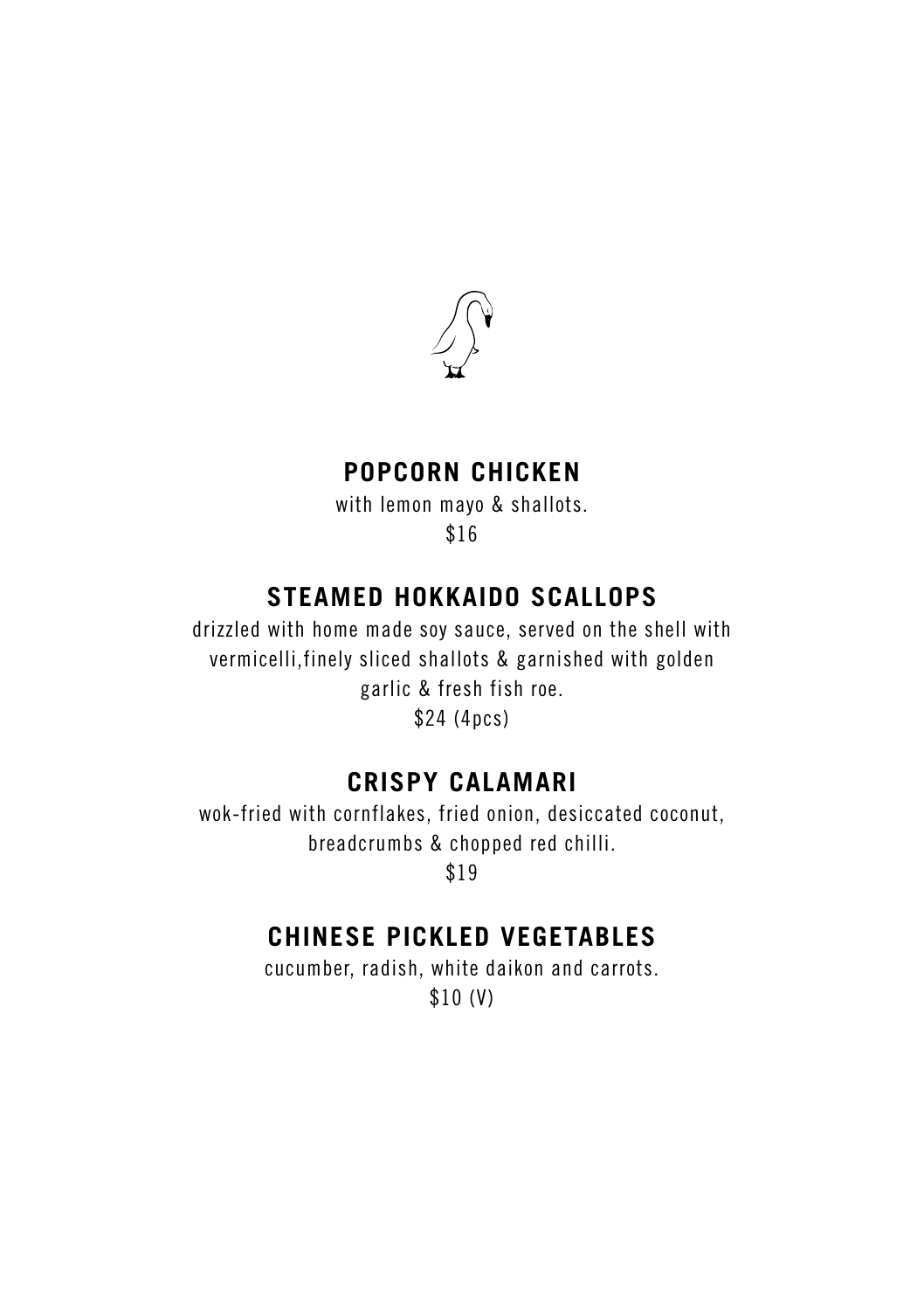## **SHARING MAINS**

## **SIGNATURE CRISPY DUCK**

crispy and tender duck served with steamed pancakes, hoisin sauce, cucumber & leek. A modern twist on duck pancakes, perfect for sharing. qtr \$30, half \$50 or whole \$83

#### **HONEY & PINE NUT BARRAMUNDI**

deep fried fresh barramundi in our signature sweet & sour sauce, pine nuts mixed with honey sauce. \$34

#### **WASABI PRAWNS**

deep fried king prawns served with wasabi mayo sauce. \$34

#### **GINGER & SHALLOT LOBSTER TAILS WITH EE-FU NOODLES**

brazilian rock lobster tails with ee-fu noodles, ginger & shallot, topped with roasted seaweed.

\$70

#### **DRUNKEN FISH FILLET**

with green peas, Chinese wood ear mushroom & baby bok choi in a delicate sake kasu gravy.

\$30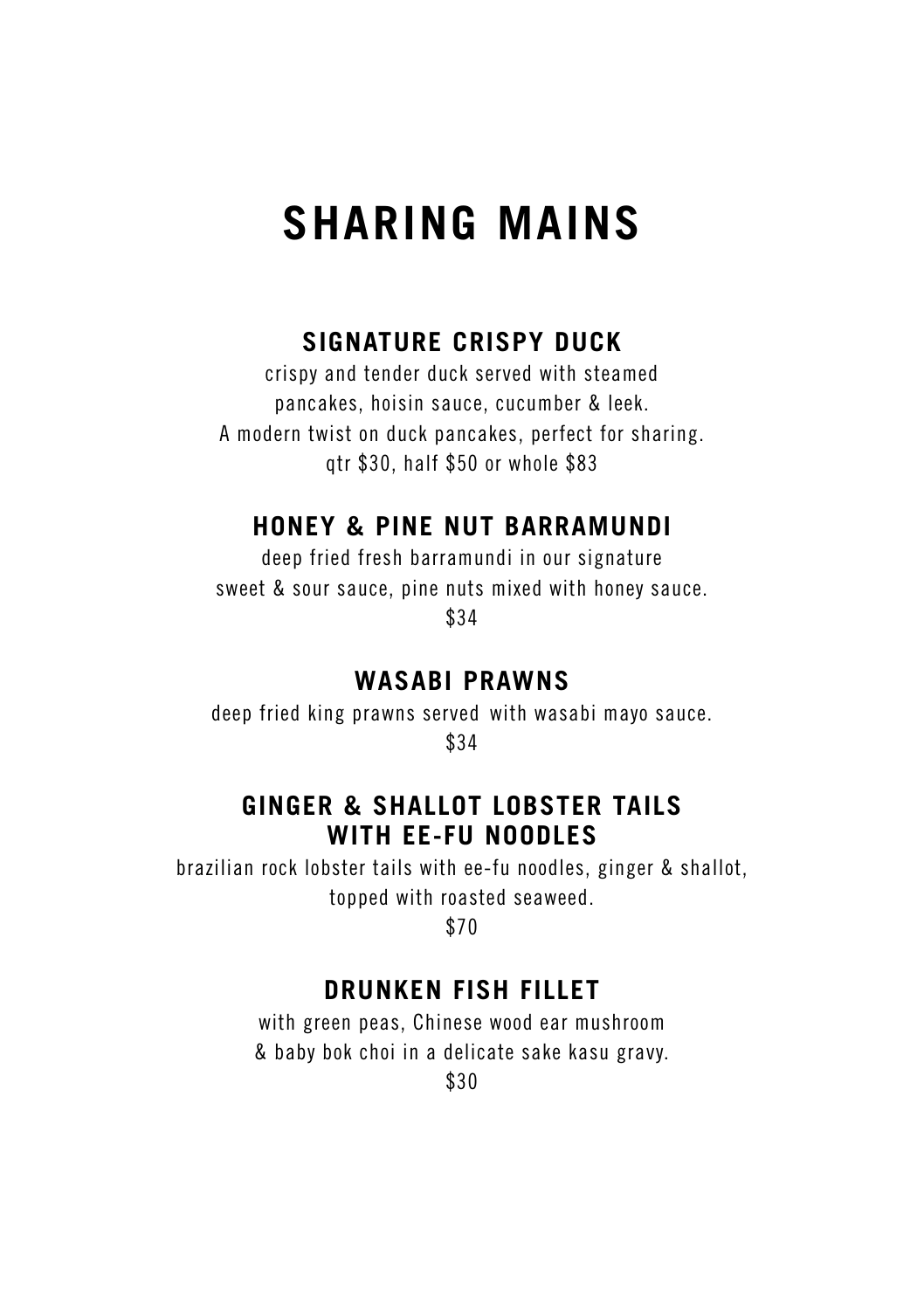## **STIR FRIED WAGYU BEEF**

with snow peas, baby corn, chilli in black pepper sauce. \$30 (GF available)

## **CRISPY SPRING CHICKEN**

with ginger, coriander, shallot, chilli & garlic in a sweet & sour sauce. (GF available) \$22 (half) \$38 (whole)

## **SICHUAN STYLE HOT & NUMBING CHICKEN WINGS**

with special chilli sauce, peanut and Thai basil. \$24

#### **DUCK SAN CHOI BAO**

with preserved pickles & water chestnuts, chilli, basil, fried millet. \$30 (GF available)

## **CHICKEN SAN CHOI BAO**

with preserved pickles & water chestnuts, chilli, basil, fried millet.

\$28

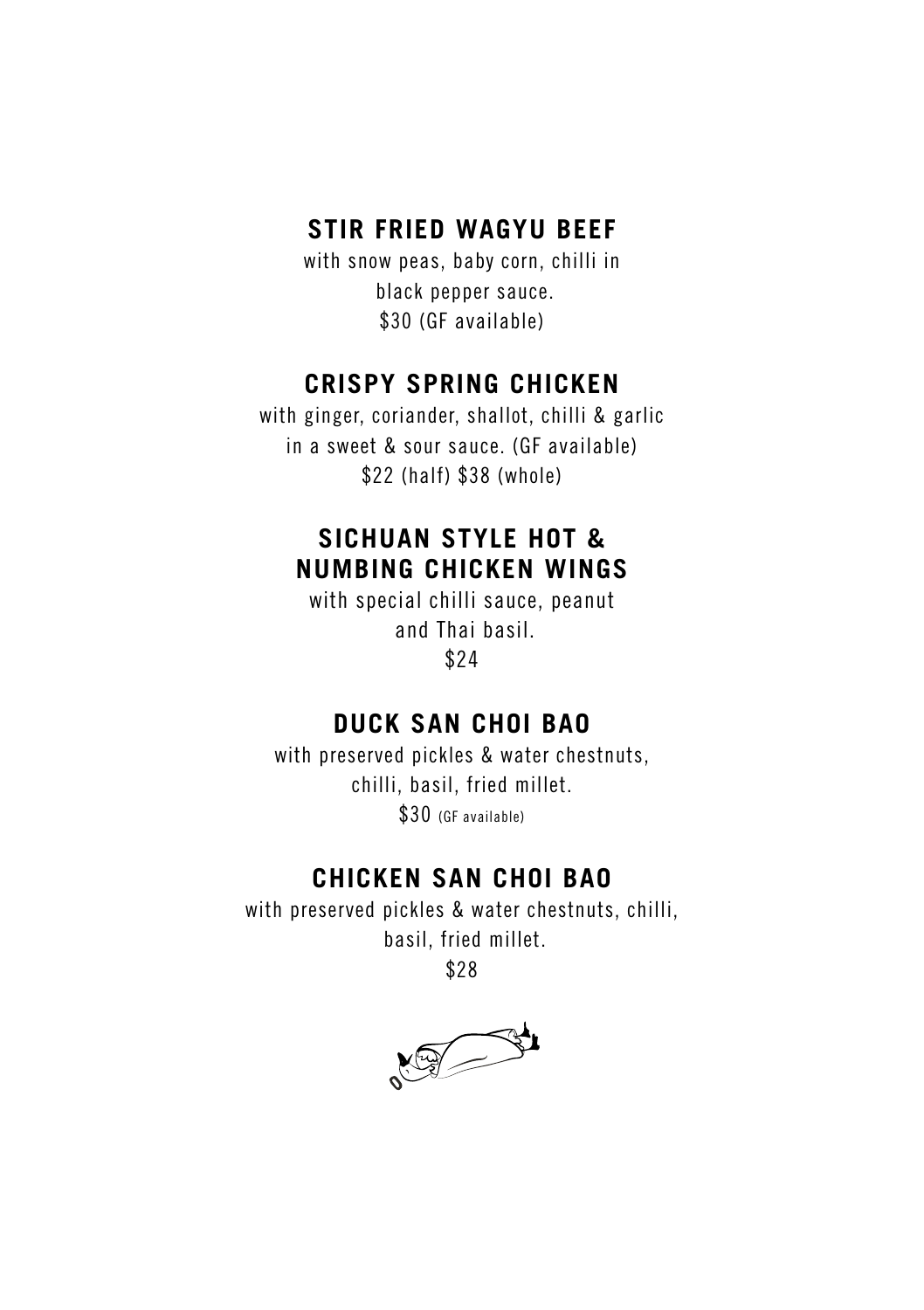### **SWEET & SOUR PORK**

with pineapple & green capsicum. \$28

## **HANDMADE PINK SALT & BLACK SESAME EGG & SPINACH TOFU**

\$24 (V) (GF)

#### **SICHUAN-STYLE CRISPY BATTERED ZUCCHINI**

with honey chilli dressing & peanuts. \$20 (V)

## **STEAMED CHINESE GREENS**

with oyster and soy sauce, topped with fried onions. \$20 (V & GF available)

#### **STIR FRIED SEASONAL VEGETABLES**.

\$24 (V) (GF)

#### **STIR FRIED GREEN BEANS**

with chicken mince, preserved pickles. fried purple onion & garlic. \$24 (V & GF available)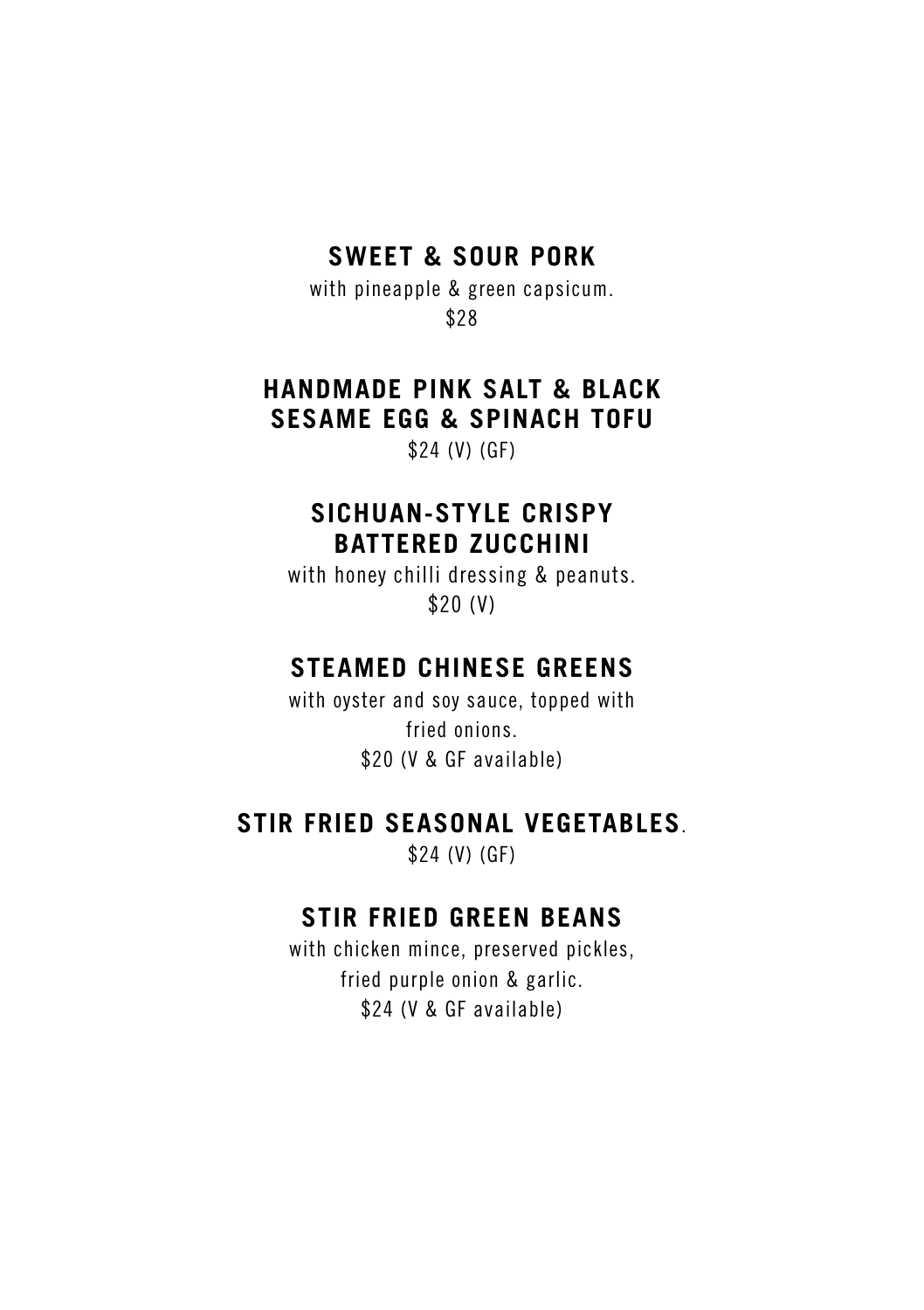## **BBQ & ROAST MEATS**

#### **HOLY DUCK! SPECIALTY PLATTER**

roast duck, BBQ char siu & roast pork belly. \$62

#### **PLATTER OF PORK DELIGHTS**

BBQ char siu & roast pork belly. \$40

#### **DUCKING PORK PLATTER**

roast duck with crispy pork or BBQ pork. \$40

## **ROAST HOLY DUCK!**

with homemade signature duck sauce & sweet plum sauce half \$43 or whole \$74

#### **ROAST HOLY DUCK! DEBONED**

served with 8 steamed pancakes, hoisin sauce, cucumber & leek. \$52

#### **CARAMELISED SWEET & STICKY BBQ PORK**

glazed with a sweet bbq sauce. \$32

#### **CRISPY CRACKLING ROAST PORK BELLY**

with hot mustard sauce. \$32 (GF available)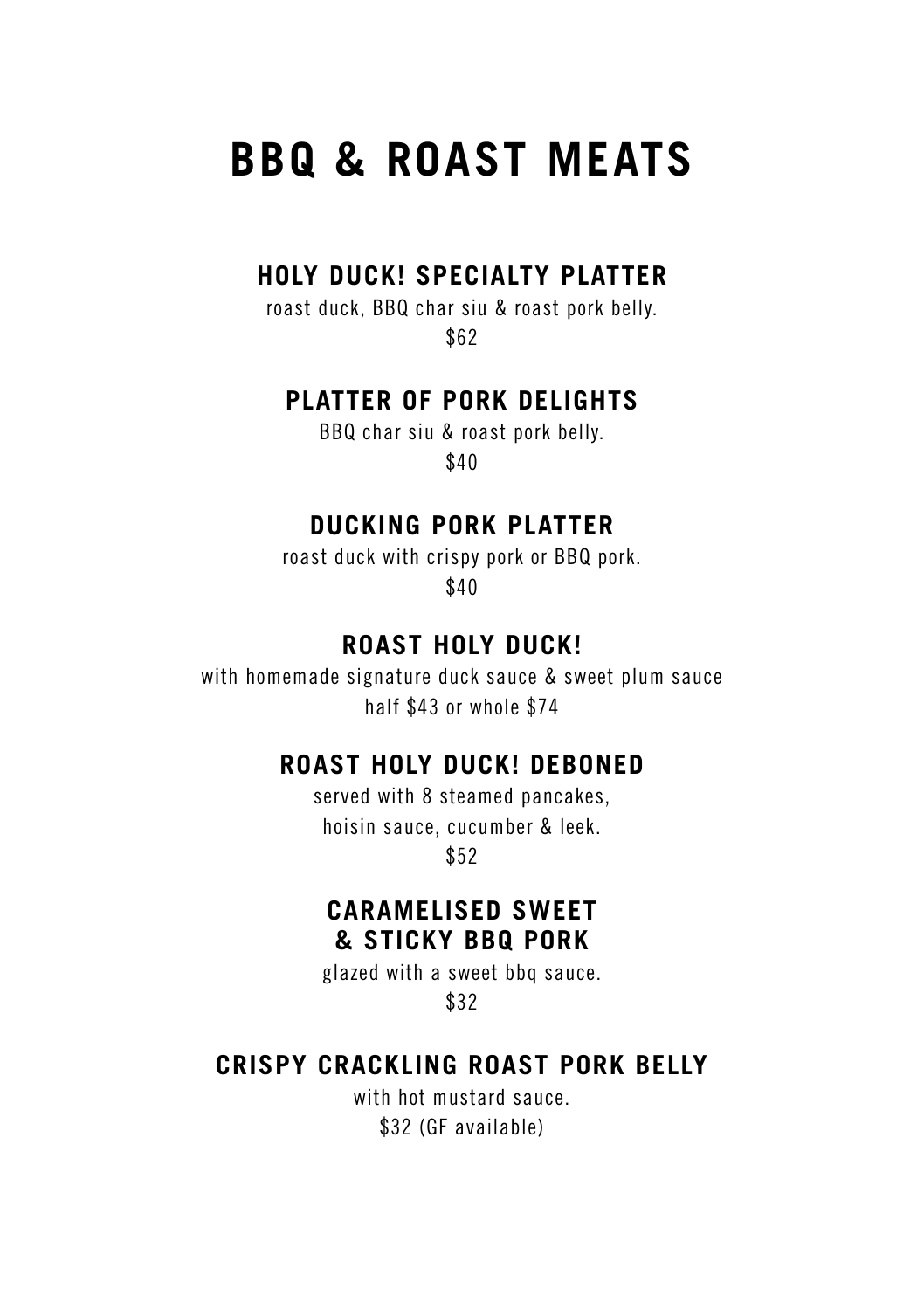## **NOODLES**

## **STIR FRIED RICE NOODLES**

with wagyu beef, bean sprouts, chives & sesame. \$26

## **CRISPY EGG NOODLES**

with classic stir-fried Chinese wood ear mushrooms. \$22 (V)

#### **SEAFOOD EE-FU NOODLES**

cooked in prawn paste with fish fillets, scallops, king prawns, mussels, green beans & fish roe. \$31

## **VERMICELLI WITH KING PRAWNS**

vermicelli noodles wok-fried in a Singaporean-style curry sauce with king prawns, red cabbage & chicken.

\$25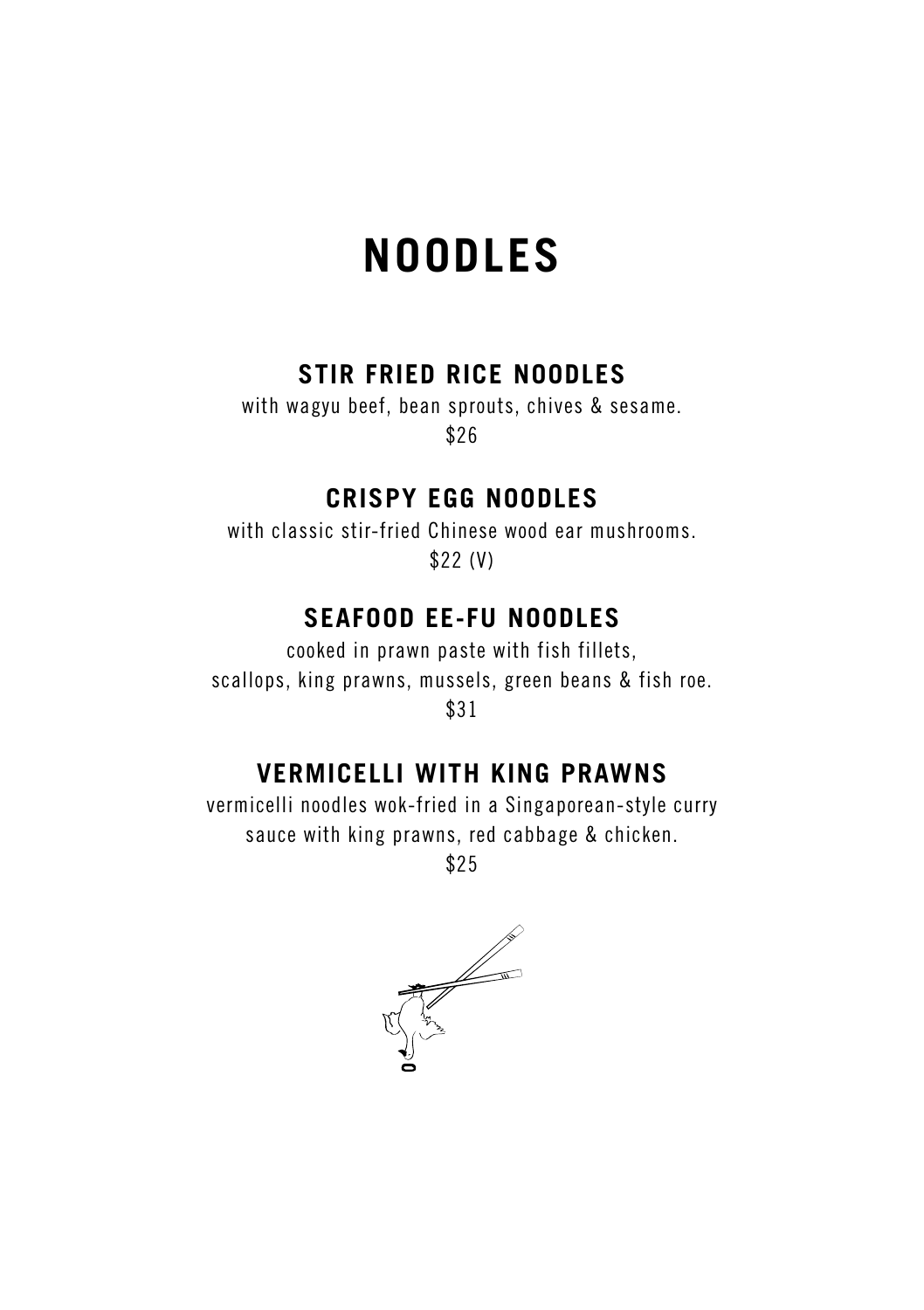## **RICE**

## **ROAST HOLY DUCK! FRIED RICE**

with snake beans, mustard seeds & shallots. \$23 (V & GF available)

## **TOM YUM CHICKEN FRIED RICE**

wok fried fragrant jasmine rice with diced chicken, cherry tomatoes & Thai basil. \$22

## **YANGCHOU FRIED RICE**

with BBQ pork, crispy pork belly, mixed seasonal vegetables & egg. \$20 (V available)

#### **SEAFOOD FRIED RICE**

wok fried jasmine rice with prawns, calamari, scallops, onion & egg. (GF available) \$28

**JASMINE RICE**

 $$3$  (V)

### **MANDARIN PANCAKES**

\$1.5 ea (V)

## **CUCUMBER, LEEK & HOISIN SAUCE**

\$3 set